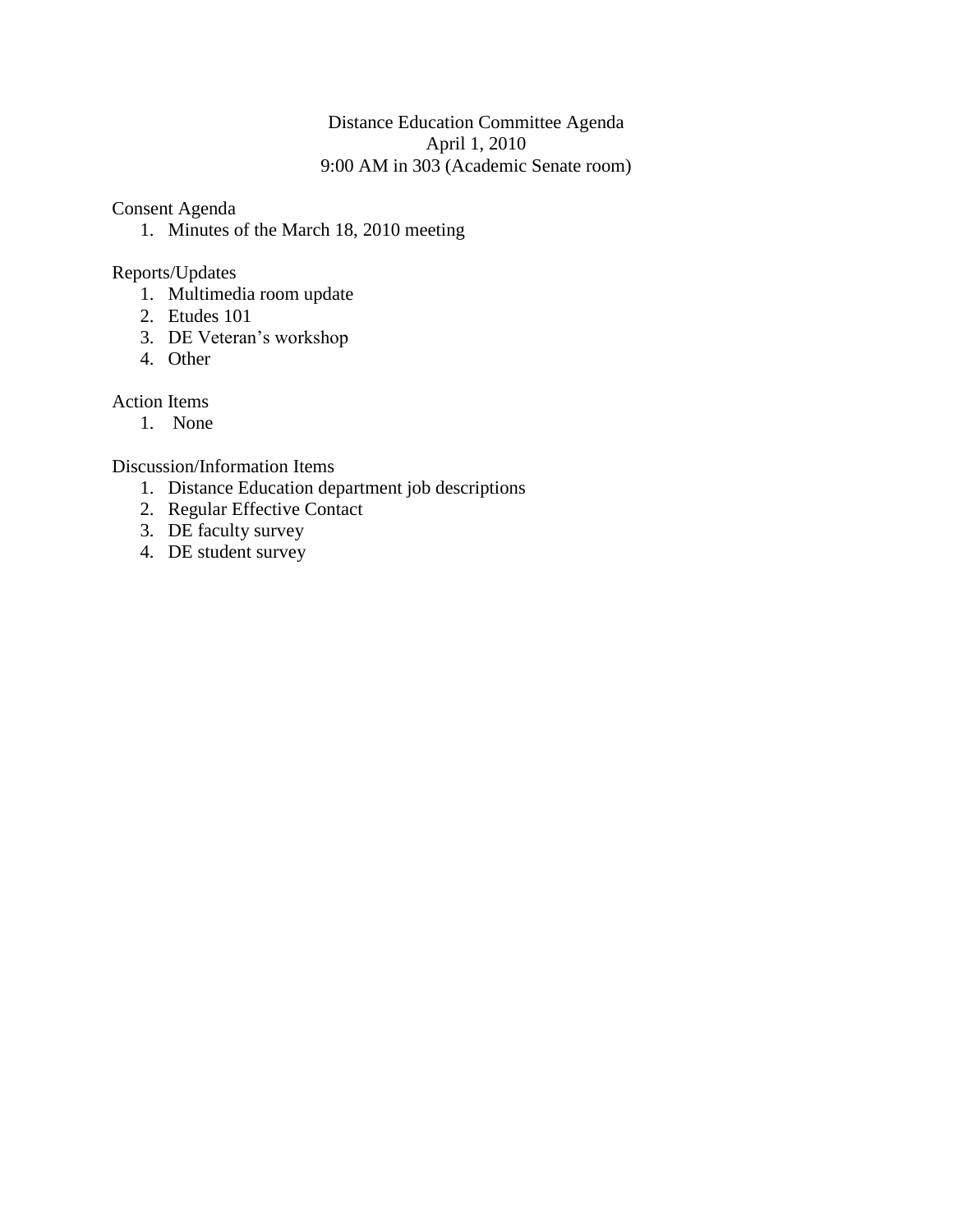# **Imperial Valley College Distance Education Committee Meeting Unofficial Minutes March 18, 2010**

| <b>Present:</b>     | Michael Heumann                         | Allyn Leon             |
|---------------------|-----------------------------------------|------------------------|
|                     | <b>Taylor Ruhl</b>                      | <b>Andres Martinez</b> |
|                     | Jeff Cantwell                           | Val Rodgers            |
|                     | Gaylla Finnell                          | Mary Jo Wainwright     |
|                     | Martha Olea                             | Deirdre Rowley         |
|                     | Ralph Marquez                           |                        |
| <b>Not Present:</b> | Martha Garcia, Omar Ramos, Paige Lovitt |                        |
| <b>Visitors:</b>    | Sidne Horton, Wayne Wright, Dawn Chun   |                        |

The meeting was called to order at 9:03 a.m., by Michael Heumann (Chair).

**I. Consent Agenda:** M/S/C (Martinez/Marquez) to approve the minutes for February 25, 2010 and March 4, 2010.

### **II. Reports/Updates:**

- 1. **Multimedia room update-**Andres Martinez will schedule a meeting to evaluate if the media equipment that IVC owns needs to be upgraded or if new equipment needs to be purchased. Moreover, Andres is inquiring about purchasing new equipment for the multimedia room that will be located in room 2751. Gordon Bailey will be invited to the meeting to provide technical advice.
- 2. **Etudes 101-**Andres Martinez informed the DE Committee that seven people are registered for the upcoming ETUDES 101 training that will commence on Friday, March 19, 2010. Additionally, he mentioned that four additional faculty members were interested; however, they were unable to register due to a time conflict. Michael Heumann recommended that deans complete Etudes 101 in order to gain an understanding of the program, since they will be evaluating online instructors. Taylor Ruhl suggested that deans complete Etudes 101 training and Banner training. Taylor asked Jeff Cantwell if Banner training for deans can be provided. Michael suggested that deans complete a full day of training, which includes half day of Etudes training and half day of Banner training.
- 3. **DE Veteran's workshop-**Michael Heumann informed the DE Committee that the DE Veteran's workshop will probably be held on April 16, 2010 from 9:00 a.m. to 12:00 p.m. Val Rodgers offered the computer lab located in room 902. Michael mentioned that the computer lab located in room 2610 is also a viable option. Michael stated that this discussion will continue during the next DE Committee meeting to determine who will be participating.
- 4. **Other-**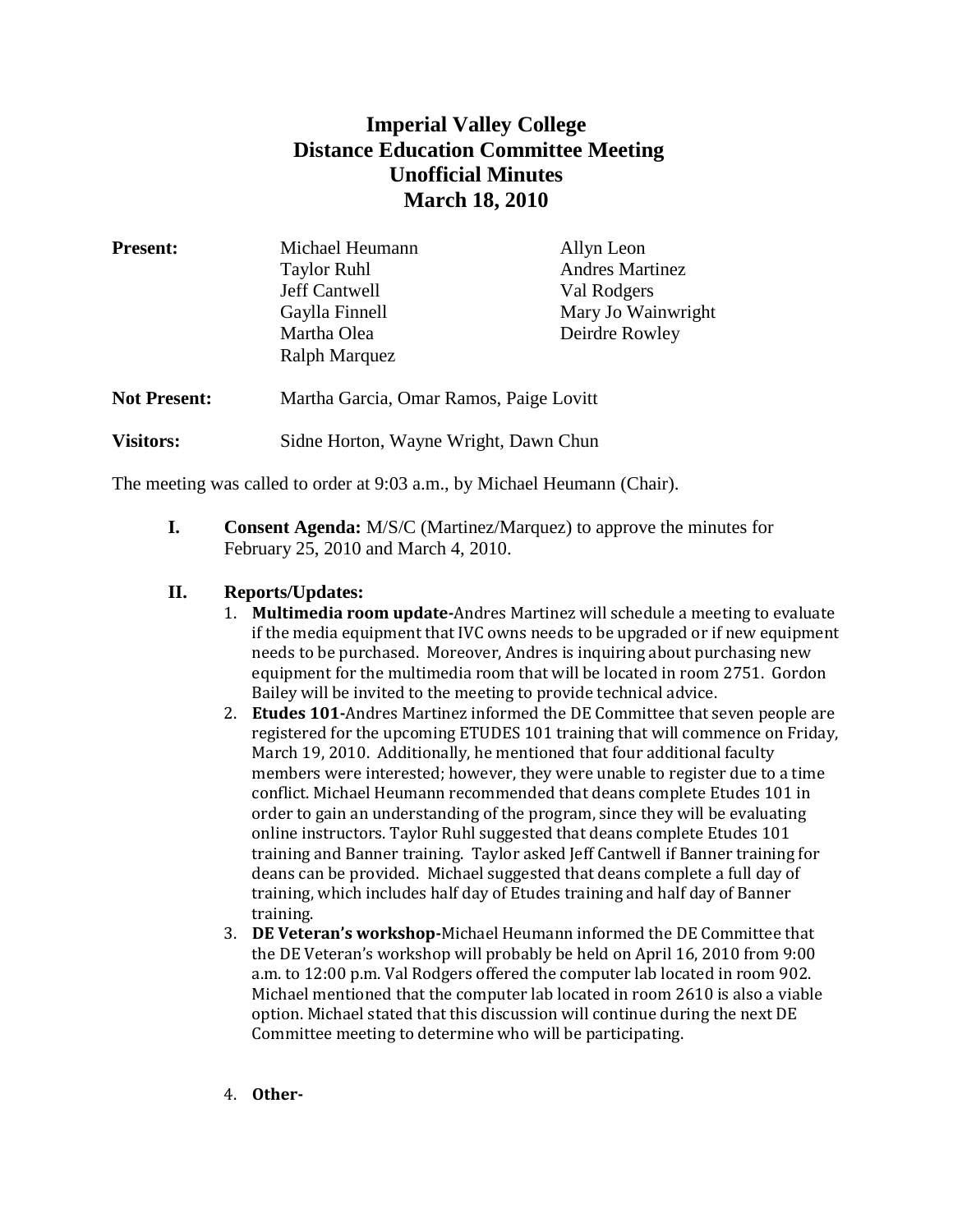**DE Positions Papers-**Michael Heumann presented the DE position papers during the last Academic Senate Committee meeting and stated that some faculty disagreed. He stated that the item was tabled and will be discussed during the next Academic Senate Meeting scheduled for April 21, 2010. **Additional Committee-**Michael Heumann stated that it may be necessary to develop a third committee that will have the responsibility of merging the Technology Planning Committee and the Distance Education Committee. Taylor Ruhl stated that he would like to form the Learning Services & Instructional Committee.

**Etudes Summit-**Michael Heumann stated that Dr. Gould will be the keynote speaker during the upcoming Etudes Summit. Andres Martinez, Sidne Horton and David Zielinski will be attending the Etudes Summit this year. Michael shared the experience he had last year during the Etudes Summit. **Online orientation information-**Michael Heumann stated that online orientation information will be posted on the DE website. Valerie Rodgers stated she emailed Omar Ramos to request that he post the information. Moreover, Ralph Marquez stated that registration for Summer courses will begin in May.

**III. Action Items:-**No action items.

#### **IV. Discussion Items:**

1. **Distance Education department job descriptions-**Michael Heumann described the DE Department Chair job description and requested that the DE Committee review the description and email him with additional changes or suggestions. Michael stated that the final DE Department Chair description must be presented to the Academic Senate. Taylor Ruhl stated that the description must include who the DE Department Chair will report to. Mary Jo Wainwright suggested that the DE Department Chair should work closely with other department chairs to approve online courses and evaluate them. Michael stated that it is imperative that other faculty members be educated in regards to Distance Education and online teaching. Valerie Rodgers stated she will make a presentation to the Board of Trustees upon the conclusion of ACCESO. Michael stated that other DE job descriptions will be discussed during the next meeting.

### **V. Meeting was adjourned at 10:03 a.m.**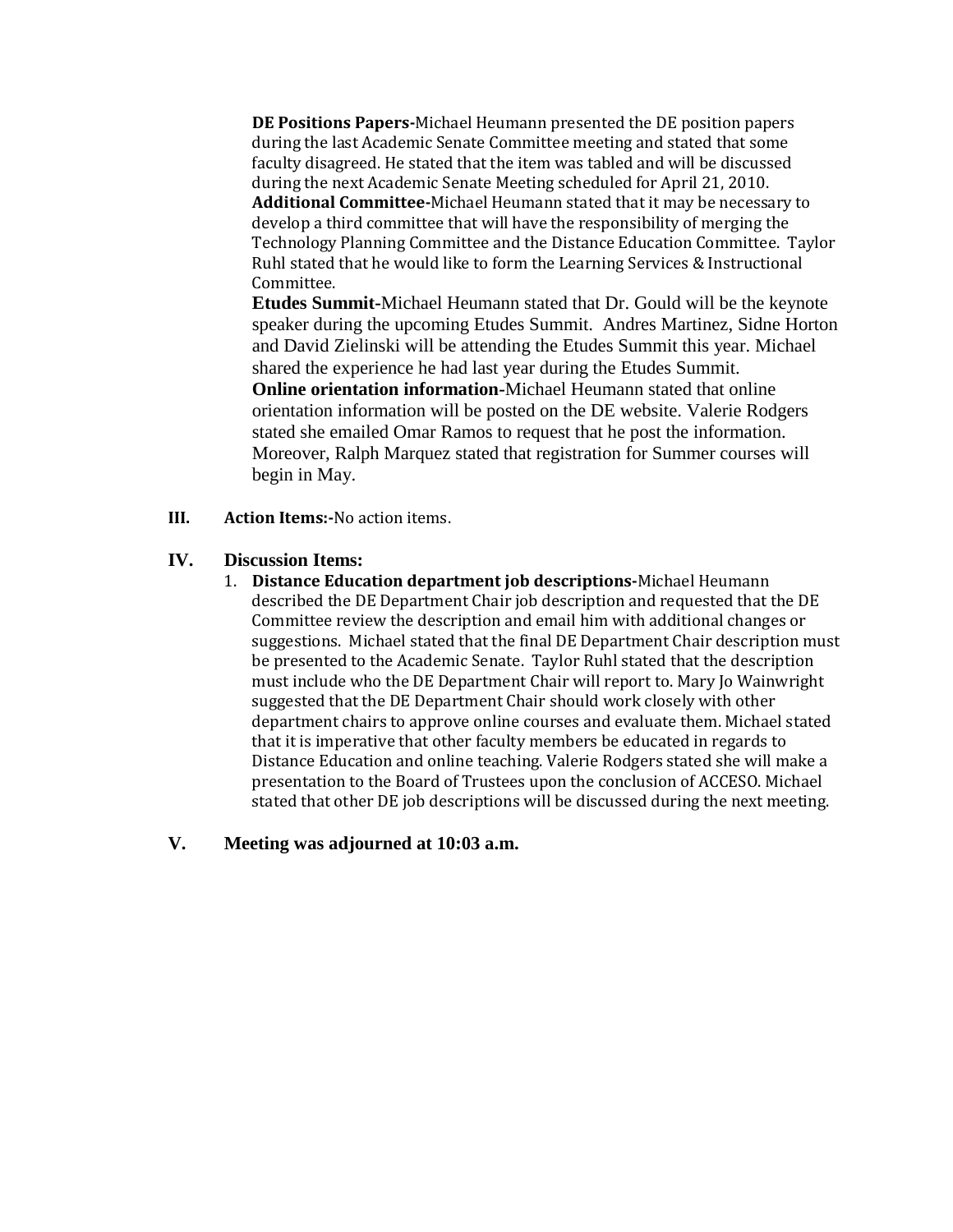### **Regular Effective Contact**

Title 5 and the Distance Education Guidelines for the California Community Colleges state:

# **§ 55204. Instructor Contact.**

In addition to the requirements of section 55002 and any locally established requirements applicable to all courses, district governing boards shall ensure that:

(a) Any portion of a course conducted through distance education includes regular effective contact between instructor and students, through group or individual meetings, orientation and review sessions, supplemental seminar or study sessions, field trips, library workshops, telephone contact, correspondence, voice mail, e-mail, or other activities. Regular effective contact is an academic and professional matter pursuant to sections 53200 et seq.

(b) Any portion of a course provided through distance education is conducted consistent with guidelines issued by the Chancellor pursuant to section 409 of the Procedures and Standing Orders of the Board of Governors.

NOTE: Authority cited: Sections 66700 and 70901, Education Code. Reference: Sections 70901 and 70902, Education Code.

### **Guideline for Section 55204**

This section defines what contact must be maintained between instructor and student:

Subsection (a) stresses **the responsibility of the instructor in a DE course to initiate regular contact with enrolled students to verify their participation and performance status**. The use of the term "regular effective contact" in this context suggests that students should have frequent opportunities to ask questions and receive answers from the instructor of record.

Subsection (b) honors the principle that for DE courses, there are a number of acceptable interactions between instructor and student, not all of which may require in-person contact. Thus, districts will need to define "effective contact," **including how often, and in what manner instructor-student interaction is achieved**. It is important that districts document how regular effective contact is achieved. Since regular effective contact was declared an academic and professional matter, this documentation must include demonstration of collegial consultation with the academic senate, for example through its delegation to the local curriculum committee. A natural place for this to occur is during the separate course approval process (see section 55206). Documentation should consist of the inclusion of information in applicable outlines of record on the type and frequency of interaction appropriate to each DE course/section or session. As indicated in the Guideline to Section 55202, districts need to describe the type and quantity of student-faculty interaction in their annual reports to their local governing boards and the State Chancellor's Office.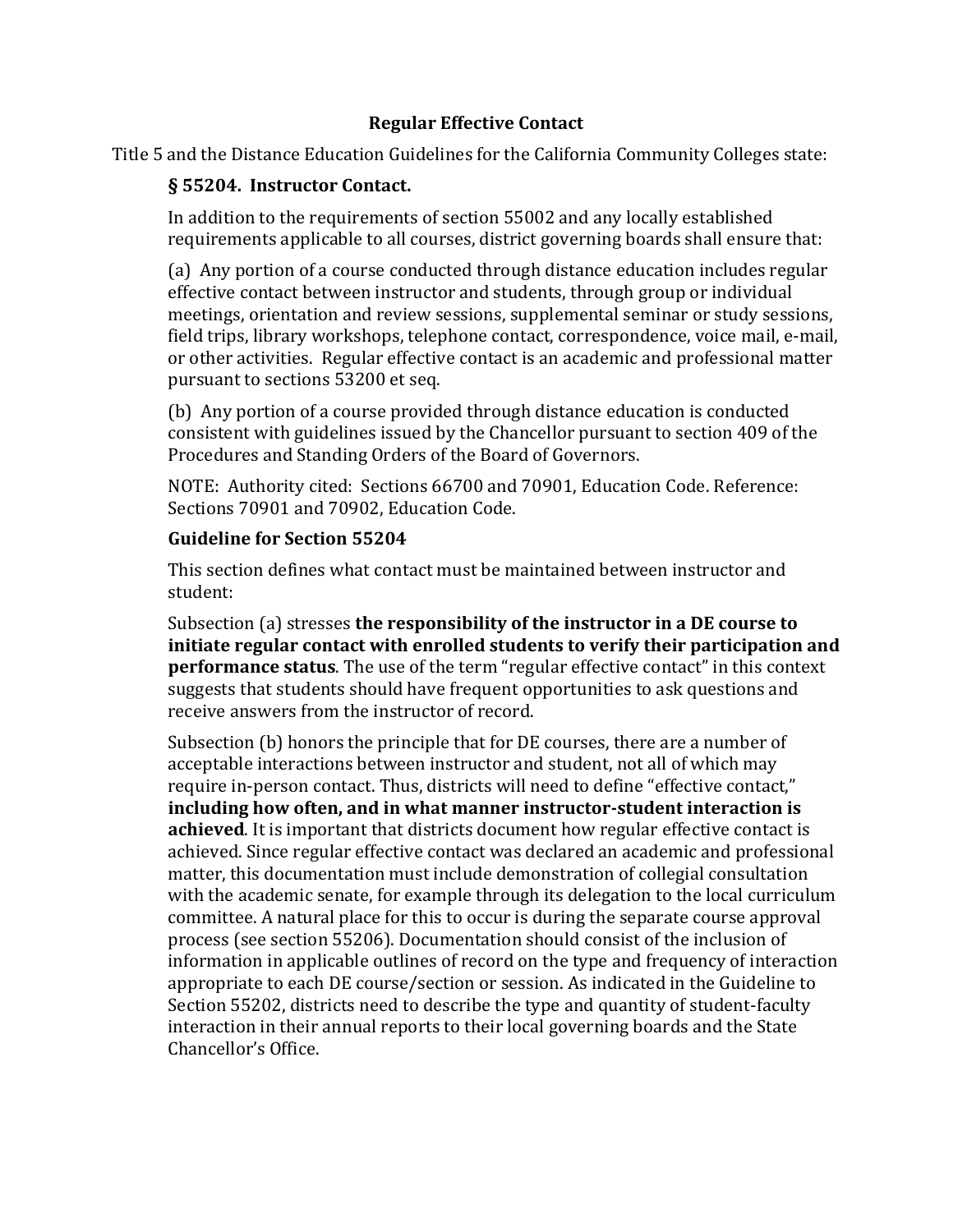### **Background:**

In hybrid or fully online courses, ensuring **Regular Effective Instructor/Student Contact** guarantees that the student receives the benefit of the instructor's presence in the learning environment both as a provider of instructional information and as a facilitator of student learning. In a face to face course the instructor is present at each class meeting and interacts via all class announcements, lectures, activities and discussions that take a variety of forms. For example, discussions can be held as part of a lecture format, group work scenarios, or content review sessions. The instructor also serves as a content advisor when he or she answers questions both as they come up in class and as they arise in individual situations. These types of questions are dealt with via the telephone, email, or face to face office visits.

### **IVC Guidelines for Regular, Effective Contact**

All DE courses at IVC, whether hybrid or fully online, will include regular effective contact as described below:

- **Initiated interaction**: Instructors will regularly initiate interaction with students to determine that they are accessing and comprehending course material and that they are participating regularly in the activities in the course. Providing students with an open ended question forum, although appropriate, does not constitute the entirety of effective instructor initiated interaction.
- **Frequency**: DE Courses are considered the "virtual equivalent" to face to face courses. Therefore, the frequency of the contact should be at least the same as would be established in a regular, face to face course. This suggests that, **at the very least**, the number of instructor contact hours per week that would be available for face to face students, should also be available, in asynchronous and/or synchronous mode, with students in the DE format. Contact should be distributed in a manner that will ensure that regular contact is maintained given the nature of asynchronous instructional methodologies.
- **Establishing expectations**: An instructor or department established policy describing the frequency and timeliness of instructor initiated contact and instructor feedback, will be posted in the syllabus and/or other course documents that are made available for students at the beginning of each semester.

# **Type of Contact**

Regarding the type of contact that will exist in all IVC DE courses, instructors will, at a minimum, use the following resources to initiate contact with students:

- Threaded discussion forums with appropriate instructor participation.
- $\blacksquare$  Email
- **Weekly announcements in Etudes**